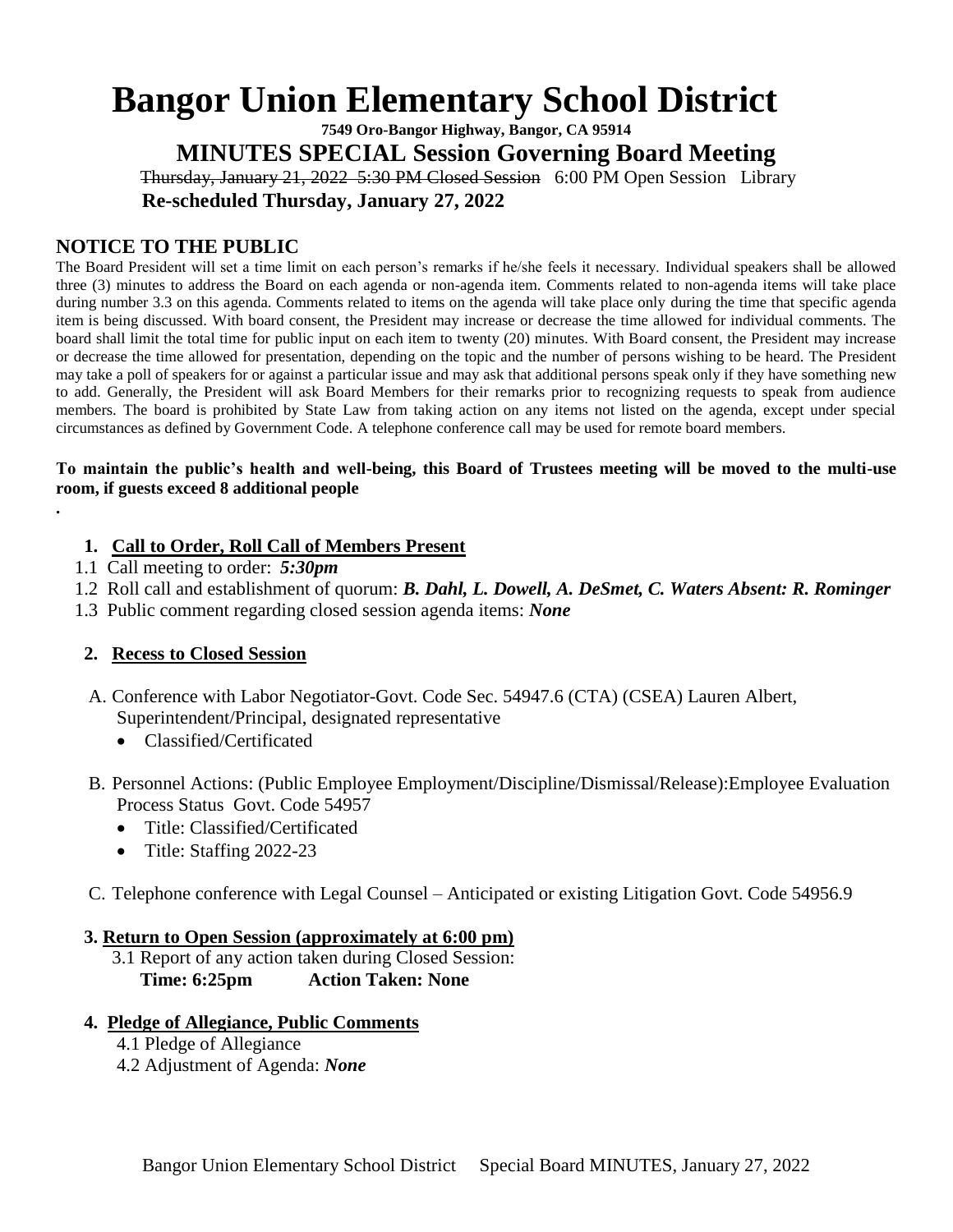- 4.3 Public Comment regarding any item that is NOT on the open session agenda No formal action will be taken at this time. *None*
- **5**. **Superintendent's Report** 88 students enrolled, Attendance: P-1 83.05
	- 5.1 Superintendent to give a district update:
		- \* February Activity Calendar subject to change PG&E Solar update: *Add to February Agenda*

## **6. Consent Agenda**

 The following items are to be considered as part of the Consent Agenda. A member of the Board of Trustees may request any item(s) be pulled from the Consent Agenda for individual action. All remaining items may be approved by a single action of the Board. Superintendent recommends approval of all consent agenda items.

- 6.1 Approval of Board Minutes of December 9, 2021
- 6.2 Approval of Check Register and Budget Revisions: December 2021
- 6.3 Approval Inter-District Transfer to Bangor 21-22-25, 21-22-26 (ble in Superintendent folder for trustee review)
- 6.4 Williams Quarterly Report: Acknowledgement of <u>no</u> complaints received during this Quarter

*Moved: Dowell Second: DeSmet Vote: Aye-4 Nay-0*

## **7. Action Item**

7.1 Approval 2021 School Accountability Report Card (SARC)

*Moved: Dahl Second: Dowell Vote: Aye-4 Nay-0*

7.2 Approval to accept proposal KFI/LWPP Proposal #22-0020

 *Moved: DeSmet Second: Dahl Vote: Aye-4 Nay-0*

- 7.3 Discuss/Approval CSBA GAMUT and Board Policy serviced *TABLED*
- 7.4 Approval Memorandum of Understanding between Bangor UESD and BCOE to provide therapeutic Supports for the 2020-2021.

 *Moved: Dowell Second: DeSmet Vote: Aye-4 Nay-0* 

7.5 Approval Mid-Year Local Control Accountability Program LCAP.

 *Moved: Dowell Second: Waters Vote: Aye-4 Nay-0*

 7.6 Approval Generator Project with company through formal bids with Grant funding. *Motion did not pass.*

*Moved: Dahl Second: Dowell Vote: Aye-0 Nay-4*

7.7 Approval to accept Board trustee Larry Dowell resignation effective April 30, 2022

 *Moved: Dahl Second: DeSmet Vote: Aye-3 Nay-0 Abstain-1*